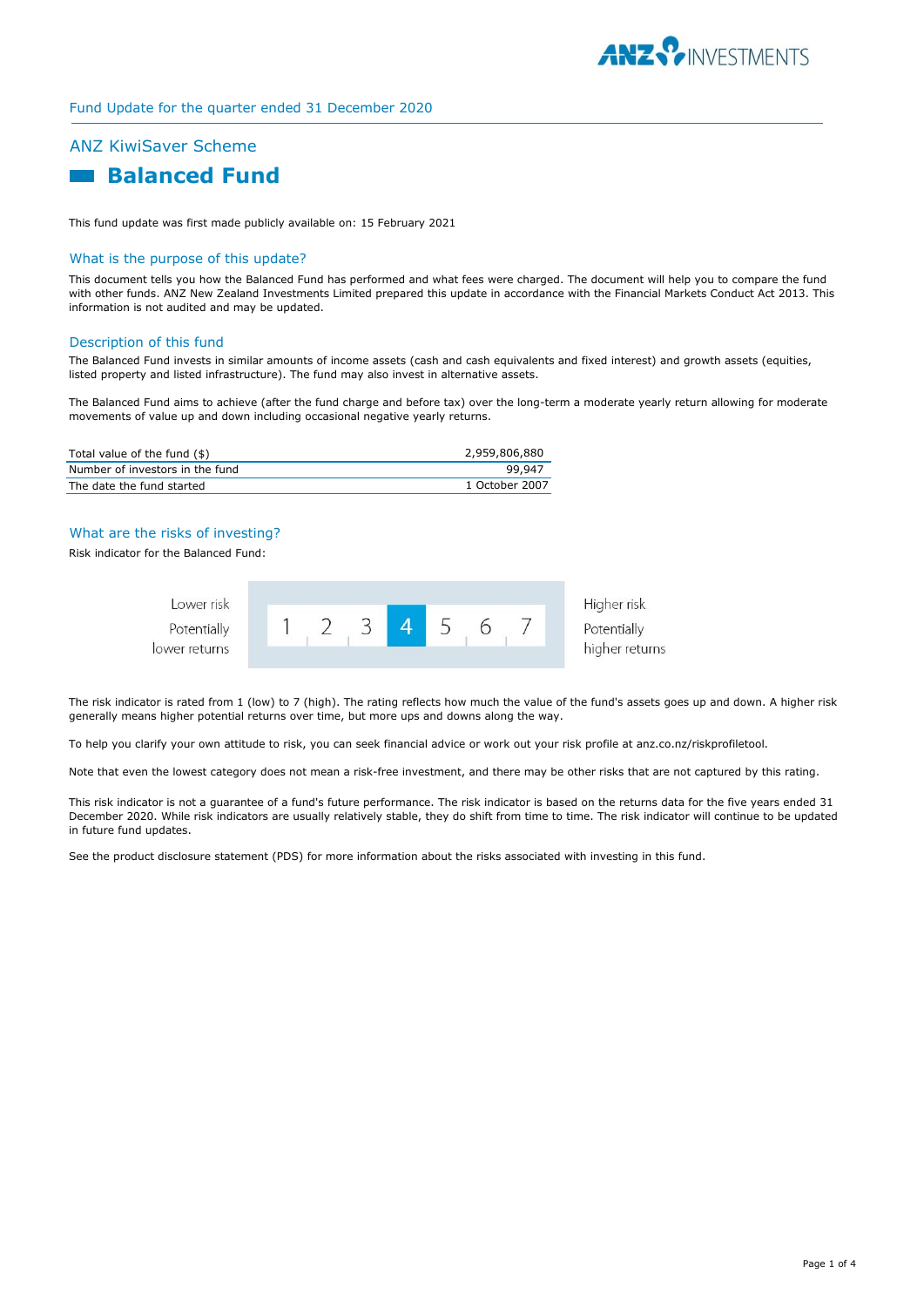# How has the fund performed?

|                                               | Average over past<br>five years | Past year |
|-----------------------------------------------|---------------------------------|-----------|
| Annual return                                 |                                 |           |
| (after deductions for charges and tax)        | 6.32%                           | 6.87%     |
| Annual return                                 |                                 |           |
| (after deductions for charges but before tax) | 7.56%                           | 8.68%     |
| Market index annual return                    |                                 |           |
| (reflects no deduction for charges and tax)   | 8.19%                           | 7.70%     |

The market index annual return is calculated using the target investment mix and the indices of each asset class. The composition of the market index for this fund changed on 15 October 2020 due to a change in the underlying index for the New Zealand fixed interest asset class.

Additional information about the market index is available in the statement of investment policy and objectives on the offer register at www.disclose-register.companiesoffice.govt.nz.



# **Annual return graph**

This shows the return after fund charges and tax for each of the last 10 years ending 31 March. The last bar shows the average annual return for the last 10 years, up to 31 December 2020.

**Important:** This does not tell you how the fund will perform in the future.

Returns in this update are after tax at the highest prescribed investor rate (PIR) of tax for an individual New Zealand resident. Your tax may be lower.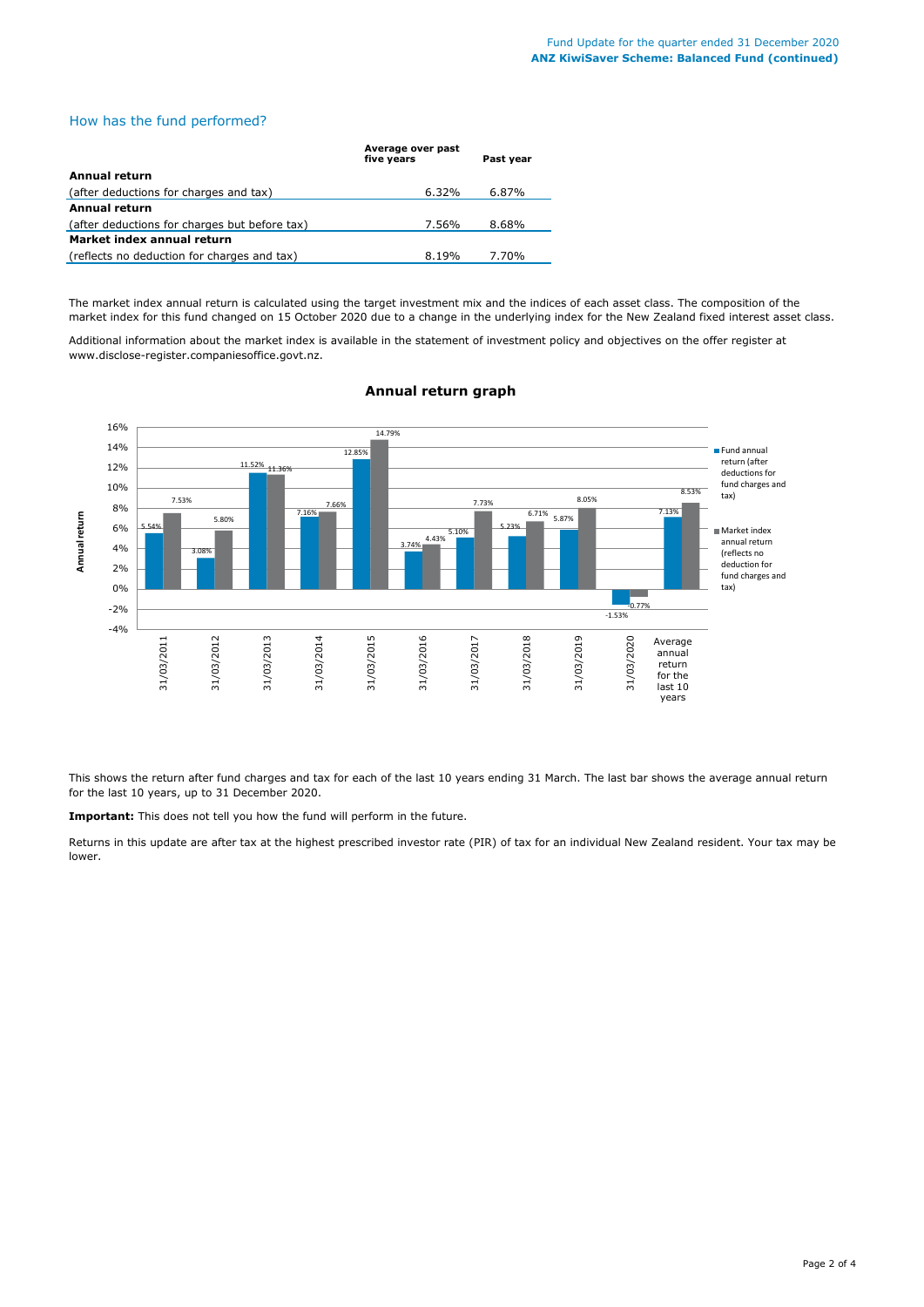### What fees are investors charged?

Investors in the Balanced Fund are charged fund charges. In the year to 31 March 2020 these were:

|                                             | % of net asset value          |
|---------------------------------------------|-------------------------------|
| Total fund charges <sup>1</sup>             | 0.96%                         |
| Which are made up of:                       |                               |
| Total management and administration charges | 0.96%                         |
| Including:                                  |                               |
| Manager's basic fee                         | $0.90\%$                      |
| Other management and administration charges | $0.06\%$                      |
| <b>Total performance based fees</b>         | 0.00%                         |
|                                             | Dollar amount per<br>investor |
| <b>Other charges</b>                        |                               |
| Membership fee <sup>2</sup>                 | \$18                          |

Investors are not currently charged individual action fees for specific actions or decisions (for example, for withdrawing from or switching funds). See the PDS for more information about Scheme fees.

Small differences in fees and charges can have a big impact on your investment over the long term.

# Example of how this applies to an investor

Sarah had \$10,000 in the fund at the start of the year and did not make any further contributions. At the end of the year, Sarah received a return after fund charges were deducted of \$687 (that is 6.87% of her inital \$10,000). Sarah also paid \$18 in other charges. This gives Sarah a total gain after tax of \$669 for the year.

#### What does the fund invest in?

**Actual investment mix<sup>3</sup> Target investment mix<sup>3</sup>**

This shows the types of assets that the fund invests in. This shows the mix of assets that the fund generally intends to invest in.